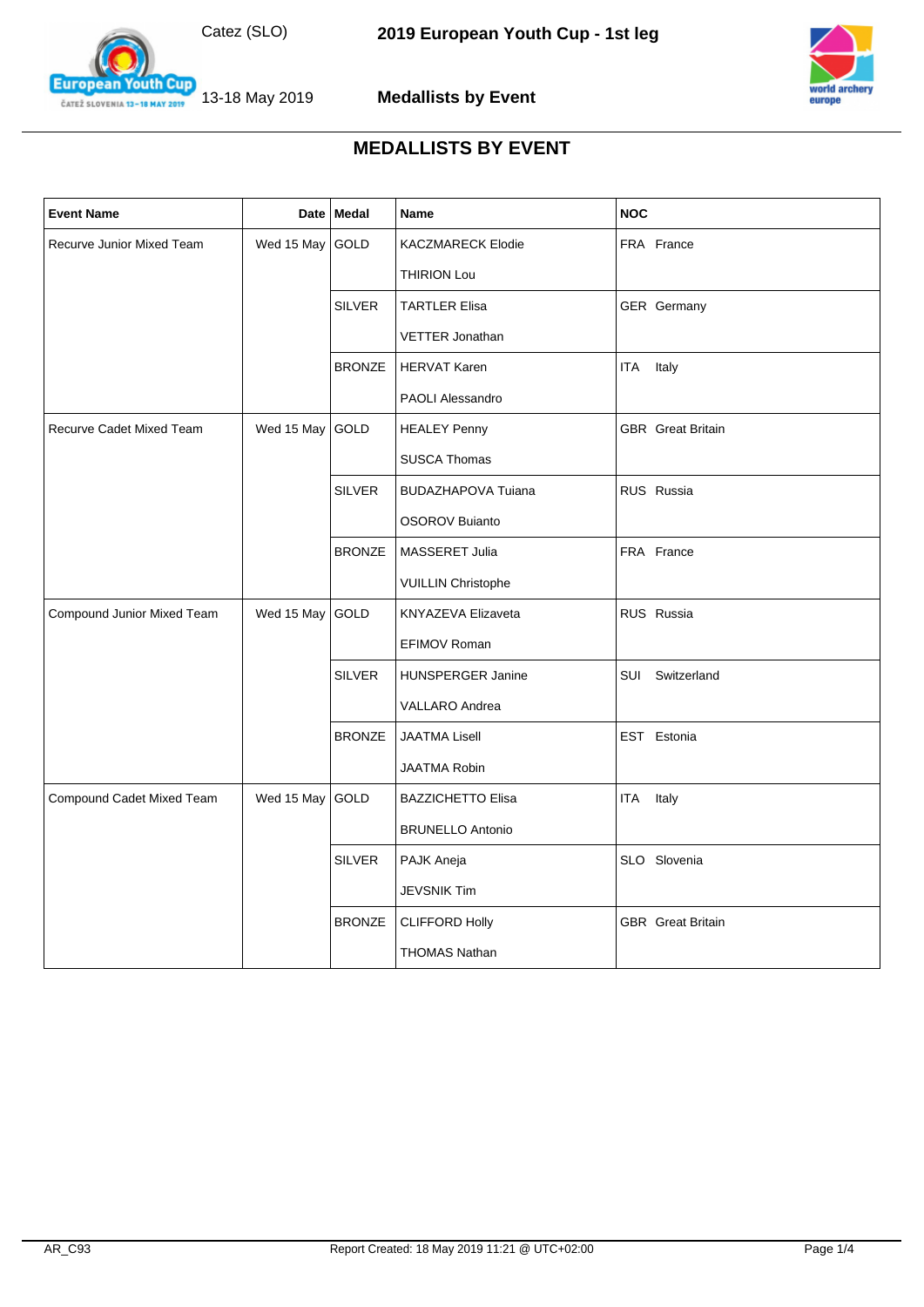



13-18 May 2019 ČATEŽ SLOVENIA 13-18 MAY 2019

**European Youth Cup** 

| <b>Event Name</b>         |                 | Date Medal    | Name                         | <b>NOC</b>          |
|---------------------------|-----------------|---------------|------------------------------|---------------------|
| Recurve Junior Men Team   | Fri 17 May GOLD |               | <b>BIZJAK Nik</b>            | SLO Slovenia        |
|                           |                 |               | PODKRAJŠEK Sergej            |                     |
|                           |                 |               | RAVNIKAR Ziga                |                     |
|                           |                 | <b>SILVER</b> | HERÁK Jirí                   | CZE Czech Republic  |
|                           |                 |               | <b>KRESALA Josef</b>         |                     |
|                           |                 |               | VITOVEC David                |                     |
|                           |                 | <b>BRONZE</b> | <b>BUDAEV Sodnom</b>         | RUS Russia          |
|                           |                 |               | <b>CHEREMISKIN Stanislav</b> |                     |
|                           |                 |               | DAMSHAEV Dambi               |                     |
| Recurve Junior Women Team | Fri 17 May      | GOLD          | NAUMOVA Zhanna               | <b>UKR</b> Ukraine  |
|                           |                 |               | SIKALO Yelyzaveta            |                     |
|                           |                 |               | TRETIAKOVA Iryna             |                     |
|                           |                 | <b>SILVER</b> | <b>JURASZ Karolina</b>       | POL Poland          |
|                           |                 |               | KOCAJ Marlena                |                     |
|                           |                 |               | NAPLOSZEK Kamila             |                     |
|                           |                 | <b>BRONZE</b> | <b>BIRIUKOVA Ekaterina</b>   | RUS Russia          |
|                           |                 |               | KHARITONOVA Viktoria         |                     |
|                           |                 |               | MAKHMUDOVA Nurinisso         |                     |
| Recurve Cadet Men Team    | Fri 17 May      | GOLD          | <b>BALSAMO Matteo</b>        | Italy<br><b>ITA</b> |
|                           |                 |               | FABRIZZI Federico            |                     |
|                           |                 |               | <b>MANGERINI Alessio</b>     |                     |
|                           |                 | <b>SILVER</b> | DORZHIEV Bato                | RUS Russia          |
|                           |                 |               | MAKHMUDOV Mukhibullo         |                     |
|                           |                 |               | <b>OSOROV Buianto</b>        |                     |
|                           |                 | <b>BRONZE</b> | <b>BERNARDI Nicolas</b>      | FRA France          |
|                           |                 |               | <b>LAMART Gauthier</b>       |                     |
|                           |                 |               | <b>VUILLIN Christophe</b>    |                     |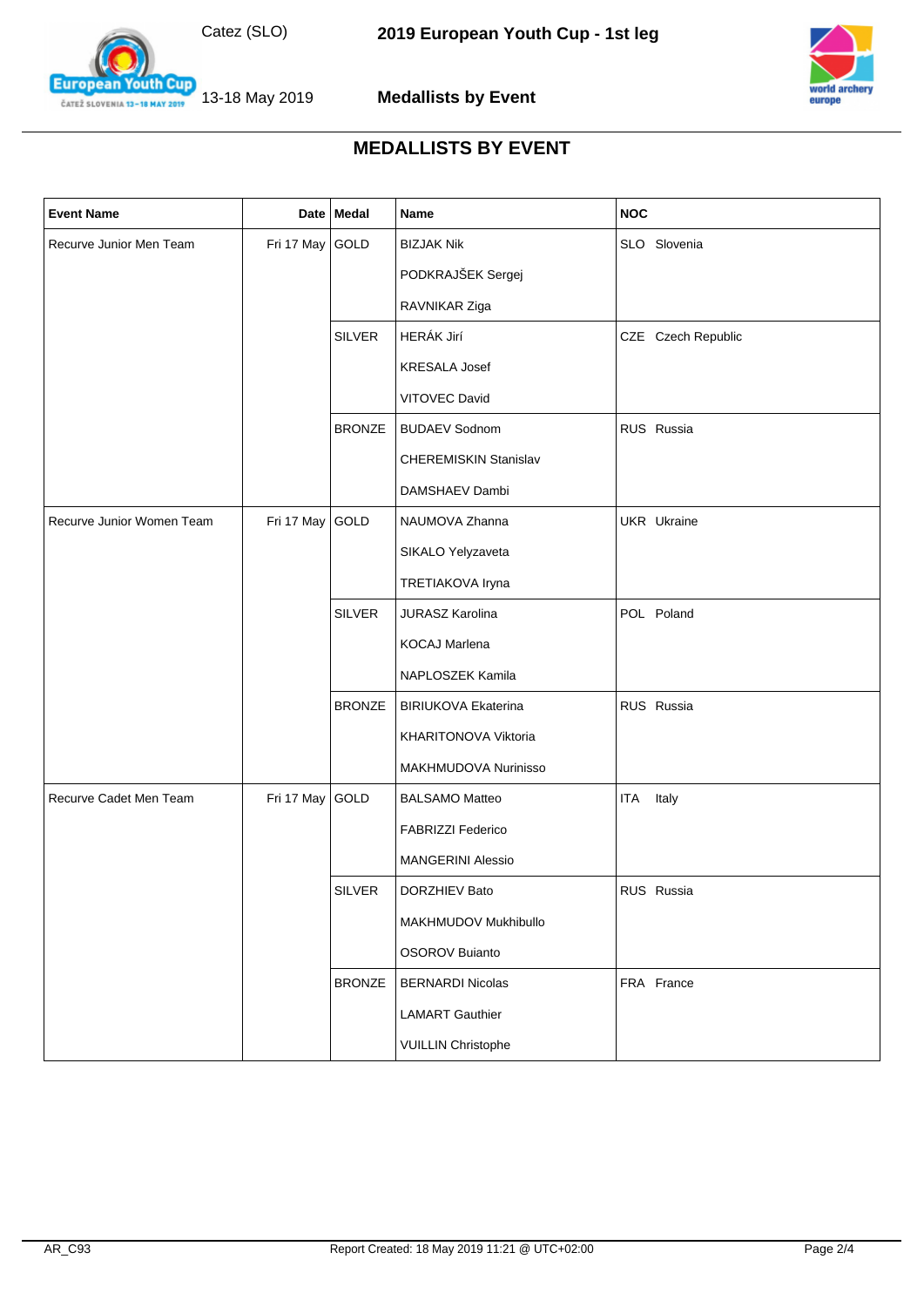



**European Youth Cup** 13-18 May 2019 ČATEŽ SLOVENIA 13-18 MAY 2019

| <b>Event Name</b>        |                   | Date   Medal  | Name                       | <b>NOC</b>               |
|--------------------------|-------------------|---------------|----------------------------|--------------------------|
| Recurve Cadet Women Team | Fri 17 May GOLD   |               | <b>BUDAZHAPOVA Tuiana</b>  | RUS Russia               |
|                          |                   |               | <b>KRIKUNOVA Polina</b>    |                          |
|                          |                   |               | RENZHINA Evgeniia          |                          |
|                          |                   | <b>SILVER</b> | <b>KOVACIC Tihana</b>      | CRO Croatia              |
|                          |                   |               | <b>MOCINIC Paula</b>       |                          |
|                          |                   |               | <b>RAIMUND Erika</b>       |                          |
|                          |                   | <b>BRONZE</b> | <b>ILLIASH Varvara</b>     | <b>UKR</b> Ukraine       |
|                          |                   |               | SHUBKINA Olha              |                          |
|                          |                   |               | <b>ZHUK Polina</b>         |                          |
| Recurve Junior Men       | Sat 18 May GOLD   |               | <b>VETTER Jonathan</b>     | GER Germany              |
|                          |                   | <b>SILVER</b> | <b>PAOLI Alessandro</b>    | ITA Italy                |
|                          |                   | <b>BRONZE</b> | <b>THIRION Lou</b>         | FRA France               |
| Recurve Junior Women     | Sat 18 May        | GOLD          | <b>TARTLER Elisa</b>       | GER Germany              |
|                          |                   | <b>SILVER</b> | TRETIAKOVA Iryna           | <b>UKR</b> Ukraine       |
|                          |                   | <b>BRONZE</b> | <b>BIRIUKOVA Ekaterina</b> | RUS Russia               |
| Recurve Cadet Men        | Sat 18 May        | GOLD          | <b>SCHILP Flavio</b>       | GER Germany              |
|                          |                   | <b>SILVER</b> | <b>BANCHEV Ivan</b>        | <b>BUL Bulgaria</b>      |
|                          |                   | <b>BRONZE</b> | <b>OSOROV Buianto</b>      | RUS Russia               |
| Recurve Cadet Women      | Sat 18 May        | GOLD          | <b>ZHUK Polina</b>         | UKR Ukraine              |
|                          |                   | <b>SILVER</b> | <b>KOVACIC Tihana</b>      | CRO Croatia              |
|                          |                   | <b>BRONZE</b> | <b>ILLIASH Varvara</b>     | <b>UKR</b> Ukraine       |
| Compound Junior Men      | Sat 18 May   GOLD |               | VALLARO Andrea             | SUI Switzerland          |
|                          |                   | <b>SILVER</b> | JAATMA Robin               | EST Estonia              |
|                          |                   | <b>BRONZE</b> | SHENKHOROV Sergei          | RUS Russia               |
| Compound Junior Women    | Sat 18 May        | GOLD          | KNYAZEVA Elizaveta         | RUS Russia               |
|                          |                   | <b>SILVER</b> | <b>GRANDJEAN Lola</b>      | FRA France               |
|                          |                   | <b>BRONZE</b> | <b>JAATMA Lisell</b>       | EST Estonia              |
| Compound Cadet Men       | Sat 18 May        | GOLD          | <b>JEVSNIK Tim</b>         | SLO Slovenia             |
|                          |                   | <b>SILVER</b> | KOSENKOV Daniil            | RUS Russia               |
|                          |                   | <b>BRONZE</b> | <b>THOMAS Nathan</b>       | <b>GBR</b> Great Britain |